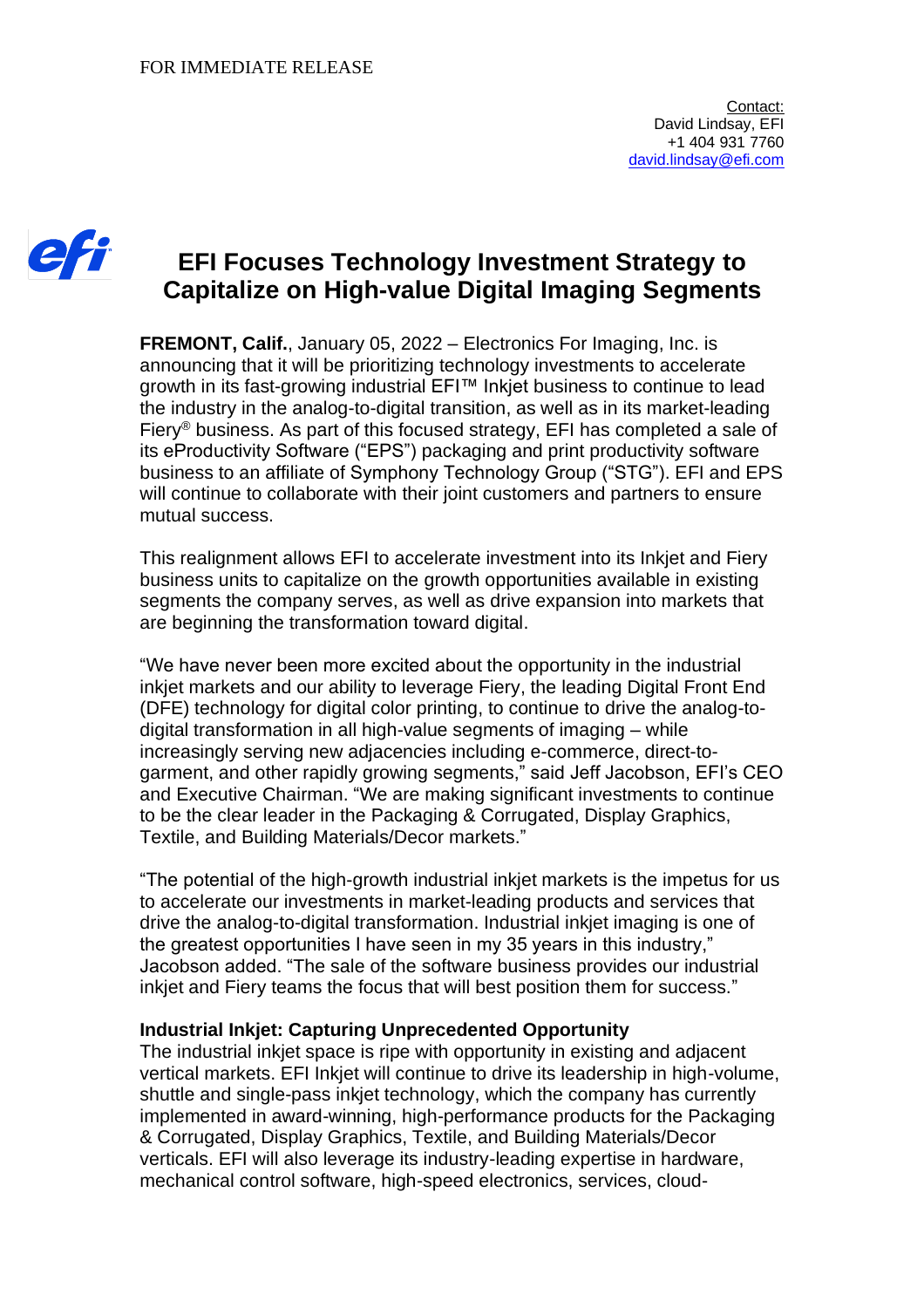connected devices, and ink innovations to deliver the next generation of versatile, high-volume, superior-quality printers and presses.

Following the realignment, EFI is making investments in R&D to strengthen its position in core markets while entering new categories – including the development of technologies to address new applications for the textile space and for packaging.

"The future of print is digital, and this realignment further solidifies EFI's technology leadership position and accelerates growing our innovation edge as a provider of the world's leading digital printers for the Packaging & Corrugated, Display Graphics, Textile, and Building Materials/Decor markets," said Scott Schinlever, Chief Operating Officer and General Manager, EFI Inkjet. "This sets the stage for our customers to continue to produce more in less time, with less labor, at higher quality, with a reduced environmental impact, and will allow us to drive our level of inkjet knowledge and expertise into promising new market applications."

## **Fiery: Driving Digital Print Innovation and Growth**

The Fiery business unit, under the continued leadership of Fiery Chief Operating Officer and General Manager Toby Weiss, remains as the world's premier DFE provider, enabling the high performance required across many vertical markets including packaging, signage and commercial print with advanced Fiery solutions driving high-end printers and presses from many major equipment manufacturers.

"The Fiery portfolio of products incorporates world-class color algorithms, advanced cloud technology, and many other best-in-class proprietary solutions that reduce production time and increase print quality," said Weiss. "Working in close consultation with our partners, the investments we are making in the future of Fiery technology will foster even stronger solutions – including leading-edge cloud offerings through an EFI IQ™ suite of products that continues to help customers achieve new levels of automation, accuracy and profit potential in digital printing."

## **Productivity Software: Investing for Growth under New Ownership**

EPS' new owner, STG, is a leading private equity firm that focuses on investing in software, data analytics, and software-enabled technology services companies, and will support EPS to deliver enhanced value to its packaging and print customers and accelerate global growth. STG completed this acquisition on December 30, 2021. The price and terms of the deal were not disclosed.

Moelis & Company LLC served as exclusive financial advisor, and Sidley Austin LLP acted as legal counsel, to EFI in the sale of EPS. Paul Hastings LLP acted as legal advisor to STG.

EFI's upcoming Connect users conference will be a joint event for EFI and EPS customers. Leaders from both companies will highlight their technology